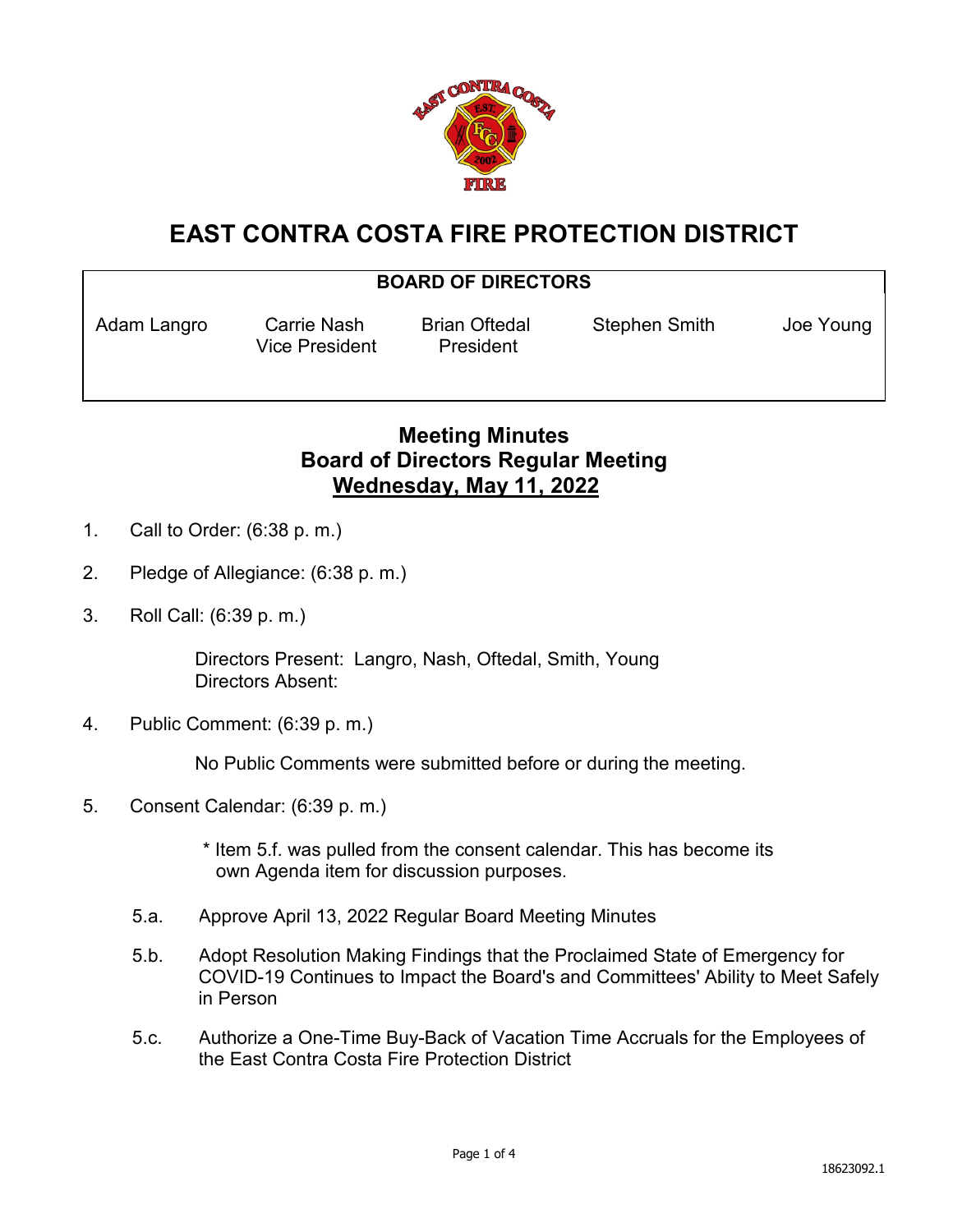- 5.d. Ratify the Purchase of the Ford Expedition 4X4 Vehicle
- 5.e. Authorize the Purchase of Bendix King Wildland Radios
- 5.g. Authorize Disposal of Surplus Personal Property

Motion by: Vice President Nash to accept Consent Items 5.a. - 5.e. & 5.g Secord by: Director Young Roll Call Vote: Ayes: 5 (Langro, Nash, Oftedal, Smith, Young) Noes: 0, Absent:0, Abstain: 0

5.f. \* Authorize Transferring of OPEB Trust with PARS to Contra Costa County: (6:41 p. m.)

A revised resolution was provided for Board consideration. No Public Comments were submitted before or during the meeting.

Motion by: Director Young to Authorize Transferring of OPEB Trust with PARS to Contra Costa County Resolution as revised Secord by: Director Smith Roll Call Vote: Ayes: 5 (Langro, Nash, Oftedal, Smith, Young) Noes: 0, Absent:0, Abstain: 0

- 6. New Business
	- 6.a. Approve Preliminary Fiscal Year 2022-23 Operating and Other Fund Budgets: (6:46 p. m.)

No Public Comments were submitted before or during the meeting.

Motion by: Director Young to Approve Preliminary Fiscal Year 2022-23 Operating and Other Fund Budgets. Secord by: Director Smith Roll Call Vote: Ayes: 5 (Langro, Nash, Oftedal, Smith, Young) Noes: 0, Absent:0, Abstain: 0

6.b. Authorize Approval of Station 55 Use Agreement with Contra Costa County Fire Protection District: (6:55 p. m.)

No Public Comments were submitted before or during the meeting.

Motion by: Director Young to Authorize the Approval of Station 55 Use Agreement with Contra Costa County Fire Protection District Second by: Director Smith Roll Call Vote: Ayes: 5 (Langro, Nash, Oftedal, Smith, Young) Noes: 0, Absent:0, Abstain: 0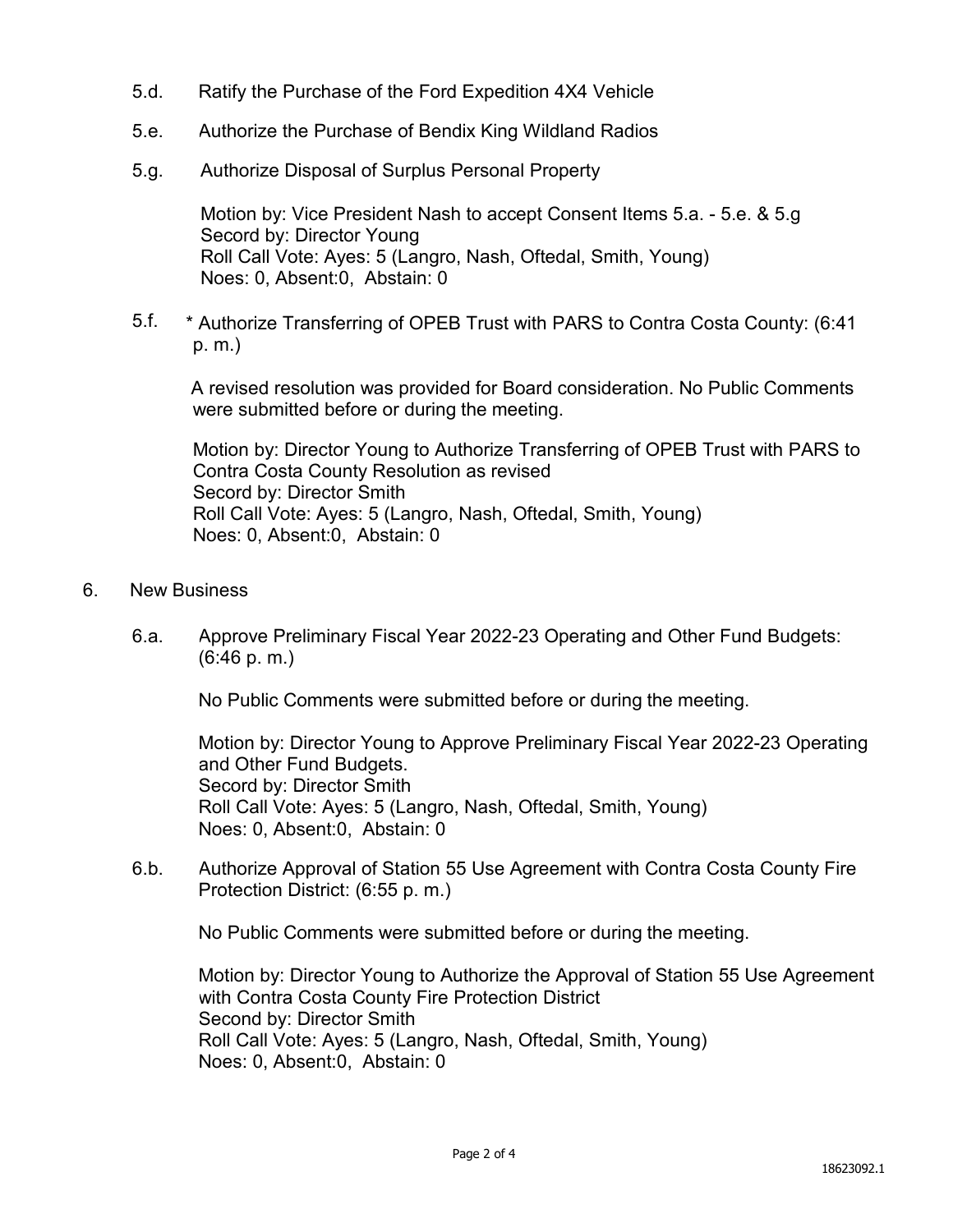7. Report of the Fire Chief / Informational Staff Reports: (7:00 p. m.)

No Public Comments were submitted before or during the meeting for Items  $7a - 7e$ 

- 7.a. Legislative Update
- 7.b. Grants Update
- 7.c. Operations Update
- 7.d. Prevention Update
- 7.e. Annexation Update
- 8. Board Reports and Requests: (7:06 p. m.)

**Vice President Nash** – Vice President Nash acknowledged that she will not be able to attend the June  $8<sup>th</sup>$  Board meeting and thanked everyone on the call, as well as the Public  $\&$ Residents of East Contra Costa County. She remarked on having learned quite a bit and has been reflecting back on the 4 years she served on this Board. She expressed thanks for the opportunity to have with seasoned directors who have doing this for a while, allowing her to learn from some of the best, including Director Joe Young. She also expressed thankful for the experience of working with the East County Fire Team, and Chief Helmick, and Regina Rubier particular. She is thankful for where we are today and is excited to see how our Fire Service increases over time with the Annexation.

**Director Young** – Had the Finance Meeting in April, working on disbursements and approval for the district, Budget Review, Attended the Annual Recognition Ceremony. He also thanked Vice President Nash and expressed that he enjoyed working with her as well.

**Director Smith** – Attended/monitored (real time or tape delayed) – 04/26/22 & 5/10/22 Brentwood City Council Meetings. 4/26/22 & 05/10/22 - Oakley City Council Meetings. 4/26/22 - Byron Mac Meeting and 4/19/22 – Knightsen TAC Meeting.

**Director Langro** – No Reports / No Requests.

**President Oftedal** – Attended/monitored (real time or tape delayed) – 4/20/22- ECCFPD State of the District Facebook Live update, 4/21/22 - "Firesafe Council Savvy Town Hall - Reducing Fire Risks as a Community". Key point in discussion: Protection from wildfire doesn't fall solely on firefighters – it is a community-wide responsibility that must be an ongoing effort, 4/25/22- ECCFPD Finance Committee Meeting, 4/28/22- Attended the American Red Cross Leadership Council meeting. Viewed a presentation on emergency preparedness. Encouragement to prepare a "go bag" and have an exit plan in place.